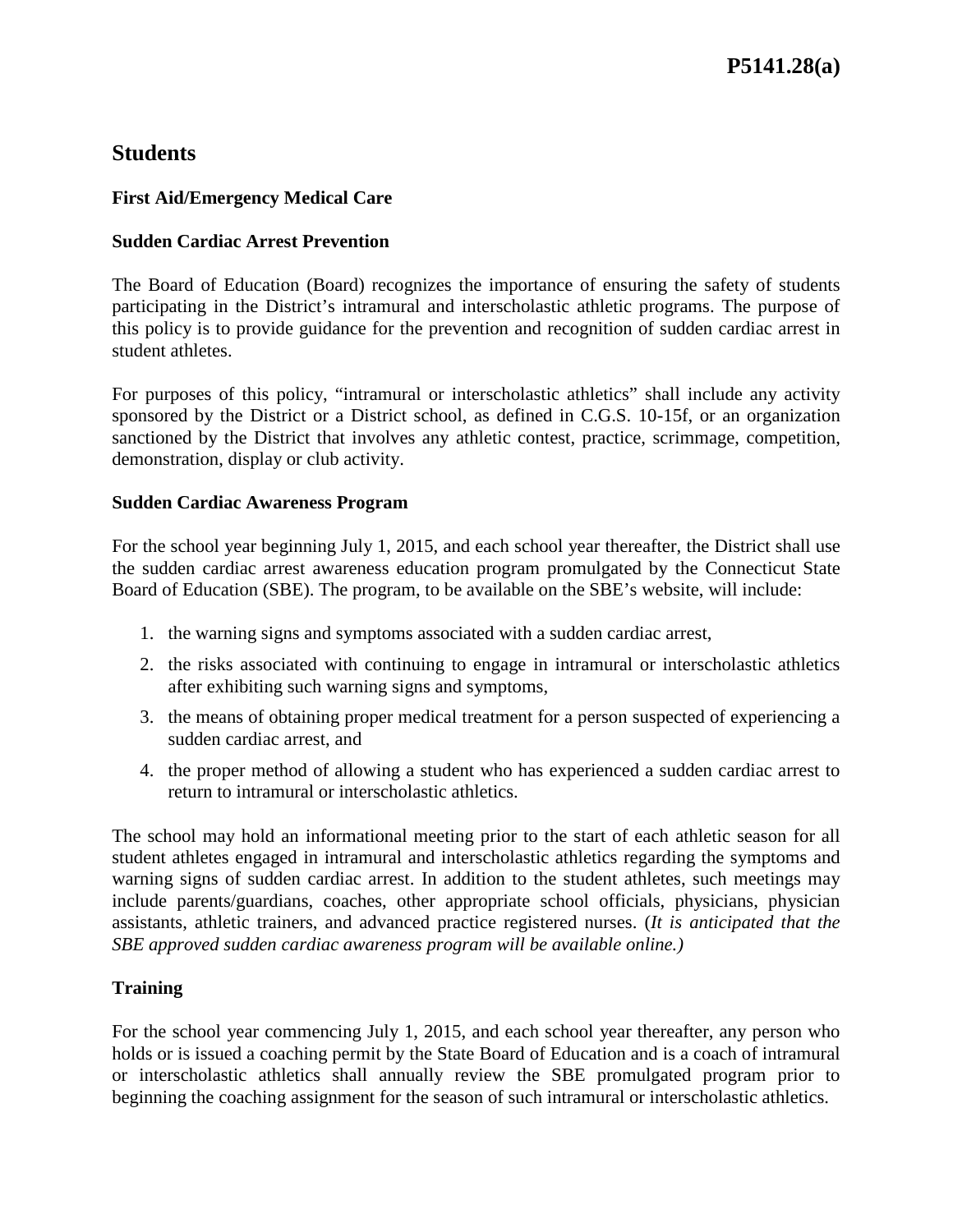# **Students**

## **First Aid/Emergency Medical Care**

## **Sudden Cardiac Arrest Prevention** (continued)

**Note:** The SBE may revoke the coaching permit, as provided by law, of any coach who (1) does not annually review the program, (2) fails to immediately remove a student showing signs of sudden cardiac arrest, or (3) allows such student to resume participating without receiving appropriate medical clearance.

## **Consent Form Requirement**

Each school year, beginning July 1, 2015, prior to participation in an athletic activity, parent/guardians of students participating in intramural or interscholastic athletics shall sign and return to the District the SBE developed and approved informed consent form on sudden cardiac arrest. The form shall include a summary of the (1) program and (2) applicable Board policies on sudden cardiac arrests.

### **Removal from Play**

A student who, as determined by the coach of any intramural or interscholastic athletics, game official, certified athletic trainer, licensed physician, or other official designated by the District, exhibits signs, symptoms or behaviors consistent with a sudden cardiac arrest shall be removed by the coach from participating in any intramural or interscholastic athletics.

Any student known to have exhibited signs or symptoms of sudden cardiac arrest prior to or following an athletic activity shall be prevented from participating in athletic activities.

## **Return to Play**

Prior to participation, the coach shall not return a student who previously exhibited warning signs of sudden cardiac arrest to participate in any intramural or interscholastic athletics until the student receives written clearance to participate in athletics from a licensed health care professional (*a licensed physician, a physician assistant, or an advanced practice registered nurse).*

### **Penalties**

A coach found in violation of the provisions of this policy related to the removal from play and return to play shall be permanently suspended from coaching any intramural or interscholastic athletic activity.

(cf. 5141 – Student Health Services)

- (cf. 5141.27 Use of Automatic External Defibrillators)
- (cf. 5141.3 Health Assessments and Immunizations)
- $(cf. 5142 Safety)$
- (cf. 6145.2 Interscholastic/Intramural Athletics)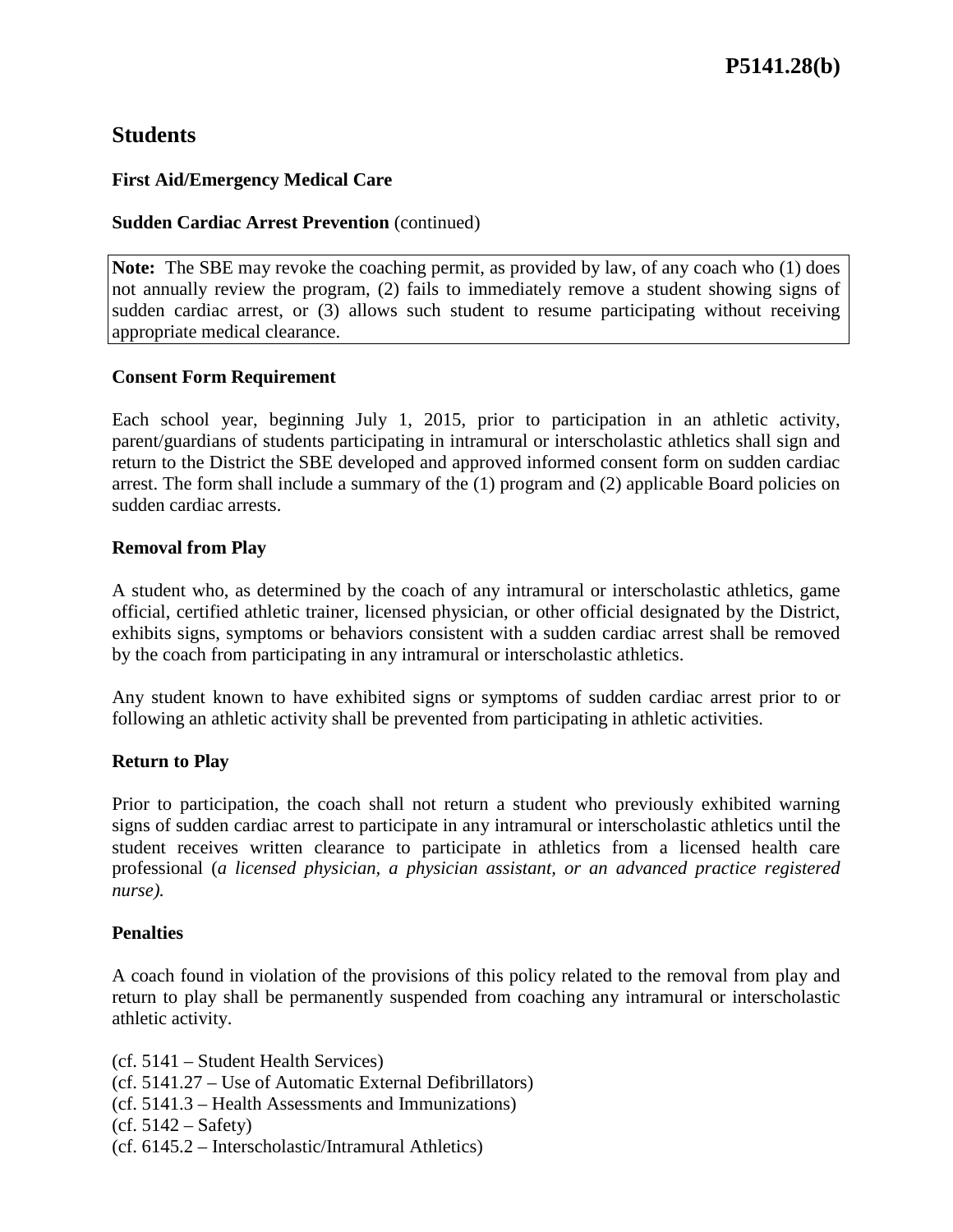# **Students**

## **First Aid/Emergency Medical Care**

## **Sudden Cardiac Arrest Prevention**

Legal Reference Connecticut General Statutes

PA 14-93 An Act Concerning Sudden Cardiac Arrest Prevention.

10-145b(i) Teaching certificates.

10-235 Indemnification of teachers, board members, employees and certain volunteers and students in damage suits; expenses of litigation.

10-212d Availability of automatic external defibrillators in schools. Emergency action response plans for life-threatening emergencies.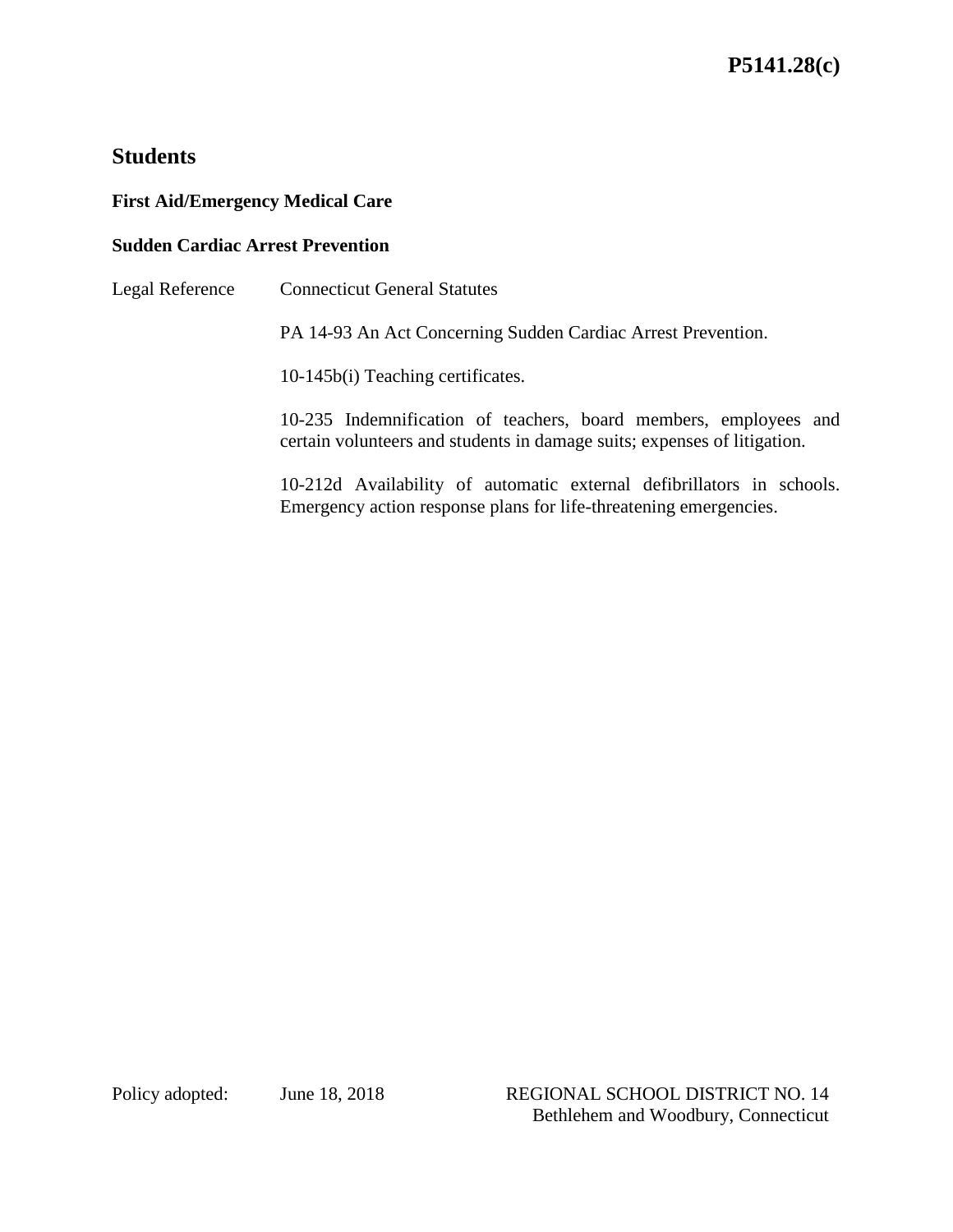## **Athlete/Parent/Guardian Sudden Cardiac Arrest Symptoms and Warning Signs Information Sheet**

### **What is sudden cardiac arrest?**

Sudden cardiac arrest (SCA) is when the heart stops beating, suddenly and unexpectedly. When this happens blood stops flowing to the brain and other vital organs. SCA is NOT a heart attack. A heart attack may cause SCA, but they are not the same. A heart attack is caused by a blockage that stops the flow of blood to the heart. SCA is a malfunction in the heart's electrical system, causing the heart to suddenly stop beating.

#### **How common is sudden cardiac arrest in the United States?**

There are about 300,000 cardiac arrests outside hospitals each year. About 2,000 patients under 25 die of SCA each year.

#### **Are there warning signs?**

Although SCA happens unexpectedly, some people may have signs or symptoms, such as:

- dizziness
- lightheadedness
- shortness of breath
- difficulty breathing
- racing or fluttering heartbeat (palpitations)
- syncope (fainting)
- fatigue (extreme tiredness)
- weakness
- nausea
- vomiting
- chest pains

These symptoms can be unclear and confusing in athletes. Often, people confuse these warning signs with physical exhaustion. SCA can be prevented if the underlying causes can be diagnosed and treated.

### **What are the risks of practicing or playing after experiencing these symptoms?**

There are risks associated with continuing to practice or play after experiencing these symptoms. When the heart stops, so does the blood that flows to the brain and other vital organs. Death or permanent brain damage can occur in just a few minutes. Most people who have SCA die from it.